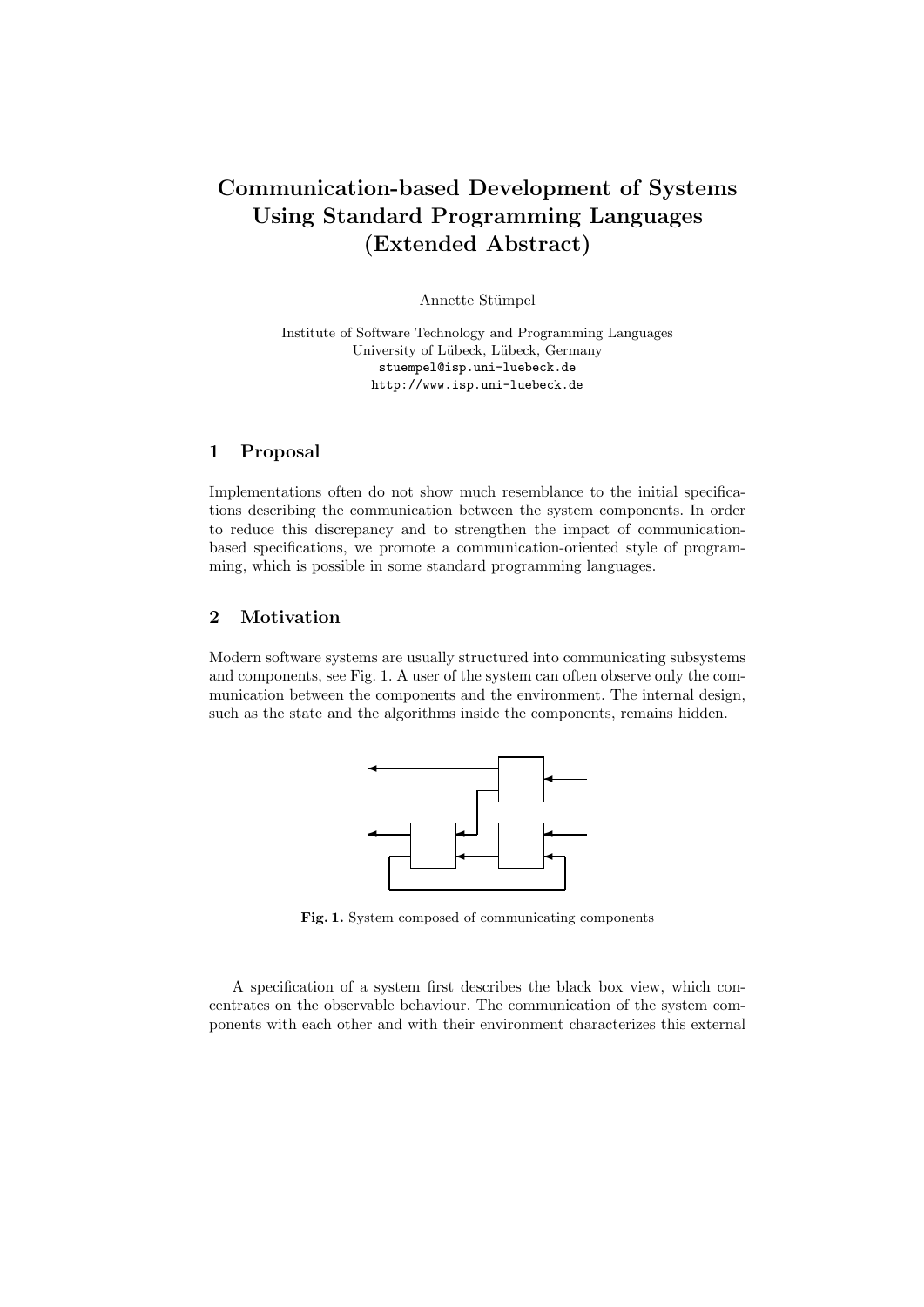view. Modelling whole conversations is also essential for the specification of (web) services  $([1, 4])$ .

For the communication-based specification software developers employ graphical models such as message sequence charts [6] or UML sequence diagrams [7] or even less formal notations. Stream processing [2, 9] constitutes a formal model for communication-based specifications. Stream functions describe the input / output behaviour of components and can be composed to larger systems.

Although the communication-based view is the essential part of the specification which the programmer as well as the user understand, the implementation often does not reflect that specification. There is a gap between the communication-based specification and the implementation because the implementation is often not constructed from the communication-based specification.

With some programming languages, even some standard ones, it is possible to mould the communication-based specification into a specification which clearly reflects the underlying communication-based specification. We show how to achieve this with a lazy functional language, Haskell, and an object oriented language with threads, Java.

The communication-oriented implementations can be obtained from communication-based specifications in the setting of stream processing. In an initial step, these input / output specifications are enriched with states by a design decision and formal transformations [3]. The resulting state transition machine with input and output establishes the relationship between the previous input history of a component and its current state. Depending on the current state and the current input message the state transition machine records the outputs caused by the input and the successor state.

### 3 Haskell

The functional language Haskell supports communication-based programming with its lazy lists.

For a straightforward implementation of a network of components in Haskell, each component is implemented by a function operating on lists. We introduce a name for each communication channel.

We obtain the composite network as mutually recursive equations: For each component an equation determines the tuple of output streams referred to by their names resulting from applying the component's function to the tuple of input streams also referred to by their names.

Lazy lists are well suited for modelling the operational progress of the system with lists representing the contents of the communication channels. A lazy list is a list whose elements are already evaluated in an initial part. At a certain point the remaining list is unknown. It is even unknown whether there are further elements in the list at all. This concept corresponds exactly to a stream, which records the sequence of messages transmitted on a channel until a certain point of time: the initial part has already been observed but it is not clear whether further messages will appear, let alone their content.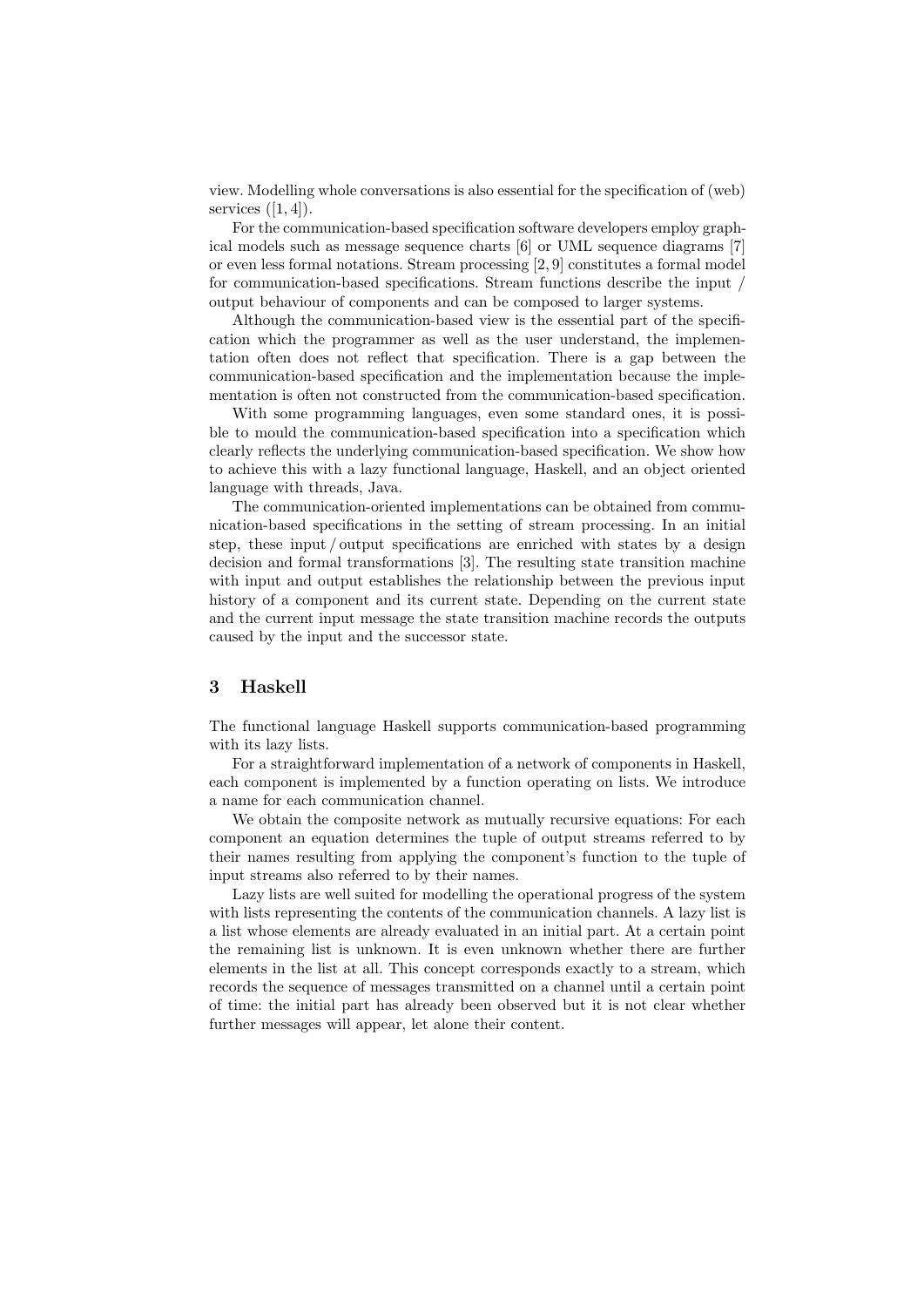For example, the empty stream  $\langle \rangle$  corresponds to the empty lazy list  $\bot$ . The stream  $\langle 2, 6, 3, 1 \rangle$  corresponds to the lazy list 2 : 6 : 3 : 1 : ⊥. Note that there is no direct syntax for lazy lists in the programming language Haskell.

The laziness of the stream lists has to be taken carefully into account for the implementation of the components by functions over lists. Simple transformations on specifications may not transfer from the stream notation to the Haskell notation. Haskell functions which refer to larger parts of the input stream may block the whole network. Haskell functions which refer only to the first element of their input streams do not block the network. A state transition table of a state transition machine validates this shape of specification.

If the components' communication-based specifications are already provided in the form of a state transition machine, the network can straightforwardly be implemented in Haskell using lazy lists.

#### 4 Java

Java provides threads for communication-based programming. A straightforward approach implements the components and the channels as concurrent threads. Each channel thread records the messages sent via the channel and not yet read by the recipient in a FiFo-queue, and each component thread continually reads messages from its connected input channels and writes messages to its connected output channels.

The STREAMS tool developed at the University of Lübeck [5] supports the simulation of systems in Java using this approach. The STREAMS simulator is a graphical tool which visualizes the stepwise execution of systems. The tool provides an editor for building systems from the implemented components and connecting output ports of components with input ports with the same type. Furthermore, the tool provides a simulation mode in which the user can manually select the component for the next execution step or the user can select between various concurrent simulation modes in which the components can execute several steps concurrently.

The tool provides implementations for channels and superclasses for the components. The state transition machines can be coded in a quite straightforward way. Each component must contain a method implementing the single transition steps. This method may use the following important methods for accessing its input and output channels:

- checking whether an input channel is empty
- inspecting the first element of an input channel
- removing the first element of an input channel
- writing an element to an output channel

Each component is equipped with a standard graphical representation. Enhanced graphical representations can be obtained by overwriting some simple methods.

In this way we get implementations in Java which clearly reflect the communication-based specifications. In large parts these implementations can even be